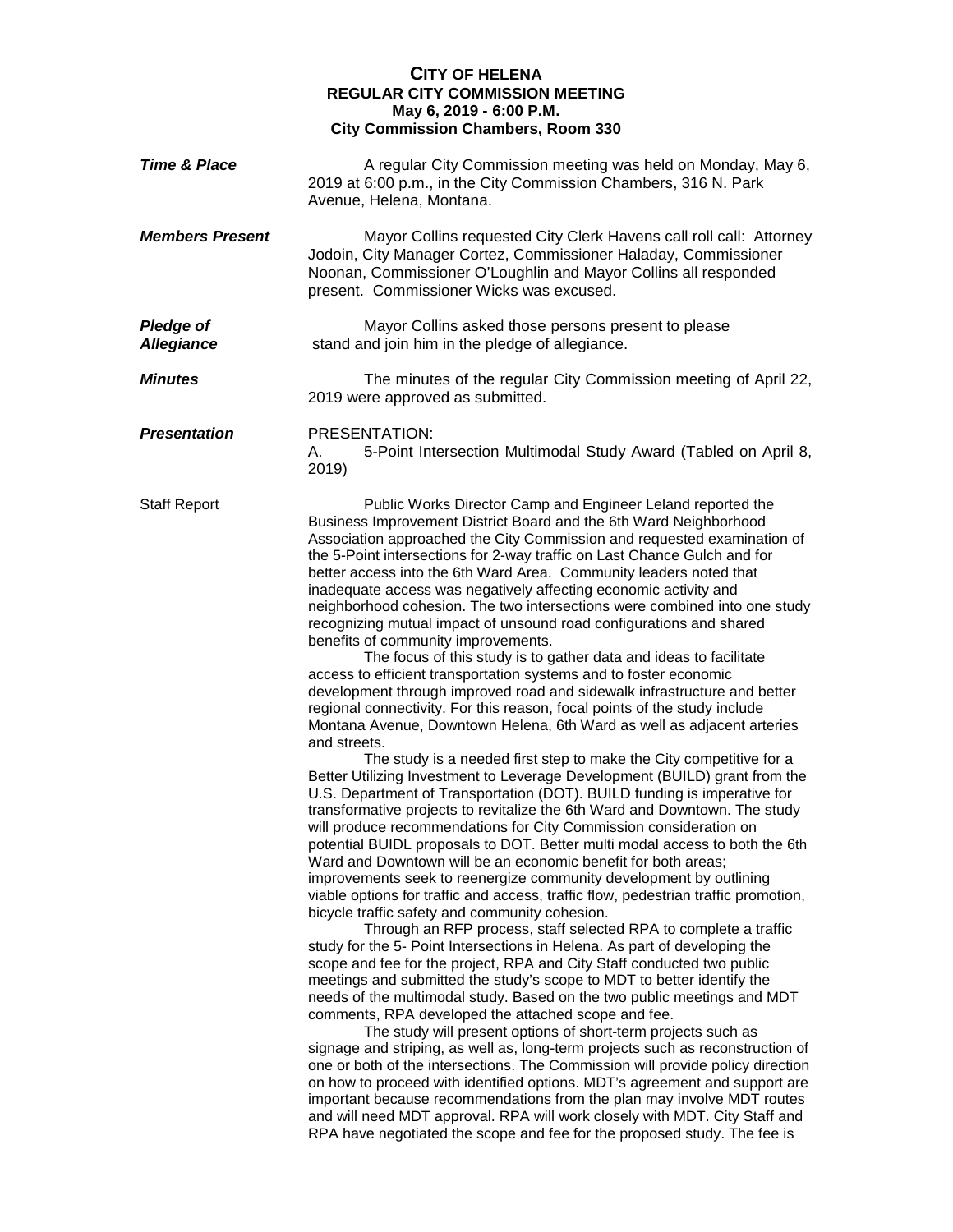|                     | estimated not to exceed \$244,941. The study is budgeted and will be funded<br>with Gas Tax Funding.                                                                                                                                                                                                                                                                                                                                                                                                                                                                                                                                                                                                                                                                                                                                                                                                                                                                                                                                                                                                                                                                                                                                                                                                                                                                                                                                                                                                                                                                                                                                                                                                                                                                                                                                                                                  |
|---------------------|---------------------------------------------------------------------------------------------------------------------------------------------------------------------------------------------------------------------------------------------------------------------------------------------------------------------------------------------------------------------------------------------------------------------------------------------------------------------------------------------------------------------------------------------------------------------------------------------------------------------------------------------------------------------------------------------------------------------------------------------------------------------------------------------------------------------------------------------------------------------------------------------------------------------------------------------------------------------------------------------------------------------------------------------------------------------------------------------------------------------------------------------------------------------------------------------------------------------------------------------------------------------------------------------------------------------------------------------------------------------------------------------------------------------------------------------------------------------------------------------------------------------------------------------------------------------------------------------------------------------------------------------------------------------------------------------------------------------------------------------------------------------------------------------------------------------------------------------------------------------------------------|
| <b>Discussion</b>   | Commissioner Noonan asked if there is any funding through<br>enterprise zoning. Director Camp stated he is not aware of funding;<br>however, the enterprise zoning will be an asset when looking at applying for<br>a BUILD Grant.<br>Commissioner Haladay asked if the city were to get identified<br>projects ready to go and it is only city funding; however, all three are under<br>MDT, who designs and manages the projects. Engineer Leland noted if the<br>city funds the project, MDT only has the plan approval process and the city<br>oversees the projects. The city received certification on smaller projects to<br>oversee MDT projects.<br>Manager Cortez stated one of the reasons to increase the street<br>assessment is to have \$1-million set aside for projects. The \$1-million could<br>be used to fund five smaller projects or to incur debt for larger projects. MDT<br>is a partner; however, if we fund their role is minimal.<br>Commissioner O'Loughlin asked who on city staff would oversee the<br>project. City Engineer Leland will do so. Manager Cortez noted it is<br>important to expand the engineering staff to handle housing development<br>while Mr. Leland concentrates on infrastructure.<br>Commissioner O'Loughlin noted the commission tabled this on April<br>8 and asked if this is informational or does it need a motion. Manager Cortez<br>stated this is informational; the commission has given authority to enter into<br>a contract up to the amount of \$244,941.<br>Commissioner O'Loughlin stated the commission has not taken<br>formal action after it was tabled and asked if formal vote is needed.<br>Manager Cortez noted there would be no financial or in-kind funding from<br>MDT. At this point staff is ready to move forward unless we are told<br>otherwise. She has received direction to move forward. |
| <b>Motion</b>       | <b>Commissioner O'Loughlin moved to direct staff to move</b><br>forward with the negotiated Scope of Services and Fees with Robert<br>Peccia & Associates in an amount not to exceed \$244,941.<br>Commissioner Noonan seconded the motion. City Clerk Havens called a<br>roll call vote, as follows: Commissioner Haladay voted aye,<br>Commissioner Noonan voted aye, Commissioner O'Loughlin voted aye,<br>and Mayor Collins voted aye. The motion carried, 4-0.                                                                                                                                                                                                                                                                                                                                                                                                                                                                                                                                                                                                                                                                                                                                                                                                                                                                                                                                                                                                                                                                                                                                                                                                                                                                                                                                                                                                                   |
| <b>Proclamation</b> | PROCLMATION:<br>A. Buddy Poppy Month<br>Mayor Collins presented a proclamation in honor of Buddy<br>Poppy Month to Tom and Shirley Pouliot.<br>Tom Pouliot addressed the commission and presented each a<br>buddy poppy.<br>Commissioner Noonan thanked Mr. Pouliot for coming each year<br>to accept the proclamation. He also recognized the members of his<br>family who served in the military.                                                                                                                                                                                                                                                                                                                                                                                                                                                                                                                                                                                                                                                                                                                                                                                                                                                                                                                                                                                                                                                                                                                                                                                                                                                                                                                                                                                                                                                                                   |
|                     | <b>Board Appointments</b> BOARD APPOINTMENTS:<br>Civic Center Board, Helena Open Lands Management Advisory<br>А.<br>Committee, Heritage Preservation and Tourism Council, Helena<br>Pre-Release Screening Committee                                                                                                                                                                                                                                                                                                                                                                                                                                                                                                                                                                                                                                                                                                                                                                                                                                                                                                                                                                                                                                                                                                                                                                                                                                                                                                                                                                                                                                                                                                                                                                                                                                                                   |
| <b>Civic Center</b> | Mayor Collins recommended the following appointments:<br>Appointment of Bridget Holland to the Civic Center<br>Board. The first term will begin upon appointment and                                                                                                                                                                                                                                                                                                                                                                                                                                                                                                                                                                                                                                                                                                                                                                                                                                                                                                                                                                                                                                                                                                                                                                                                                                                                                                                                                                                                                                                                                                                                                                                                                                                                                                                  |

expire March 1, 2022.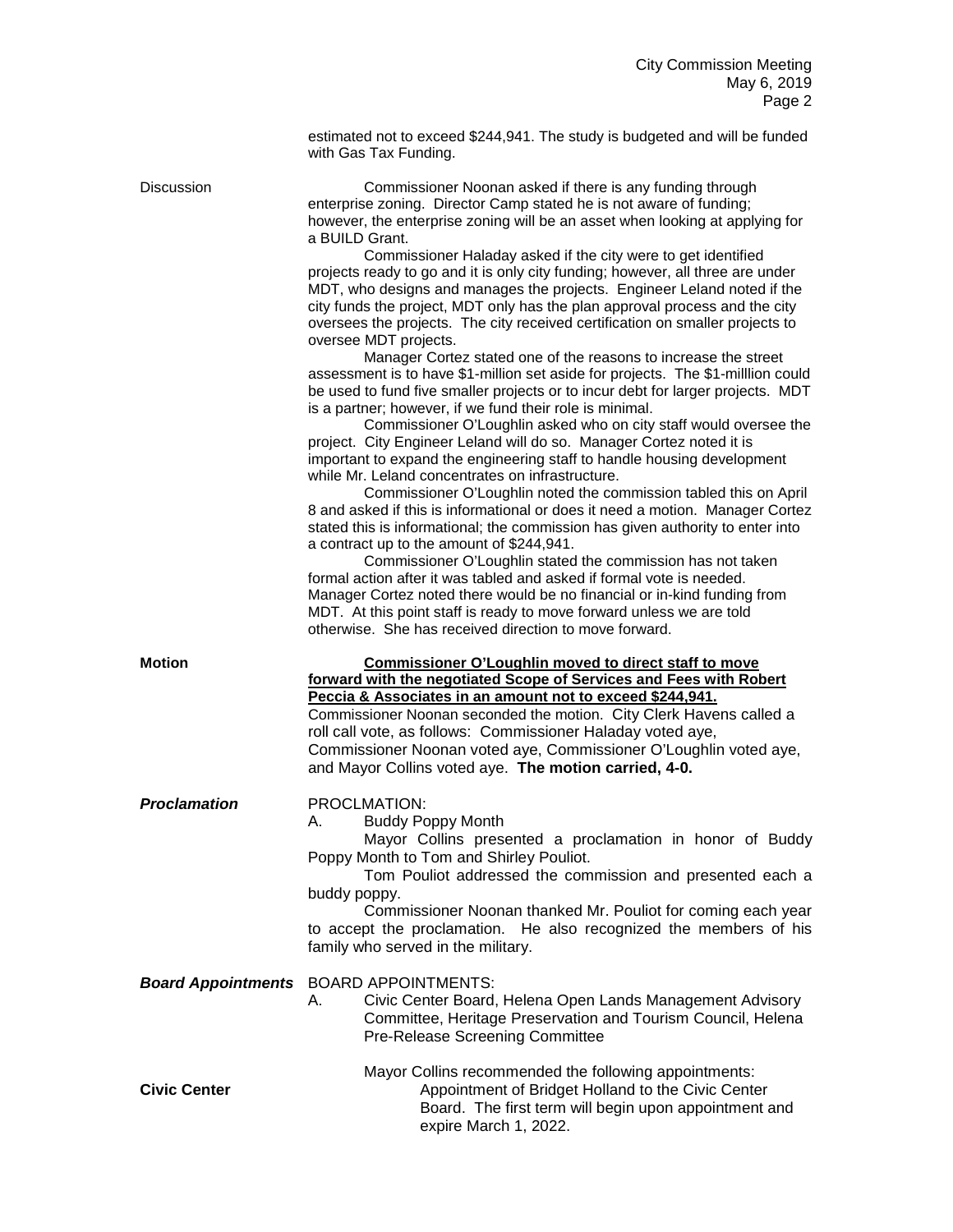| <b>Helena Open Lands Management</b><br><b>Advisory Committee</b>                                     |                                                    | Reappointment of Karen Reese to a second<br>term on HOLMAC. Term will begin upon appointment                                                                                                                                                                                                                                                                                                                                                                                                                                                                                                                                                                                                                                                                                                                                                                                                                                                                                                                     |
|------------------------------------------------------------------------------------------------------|----------------------------------------------------|------------------------------------------------------------------------------------------------------------------------------------------------------------------------------------------------------------------------------------------------------------------------------------------------------------------------------------------------------------------------------------------------------------------------------------------------------------------------------------------------------------------------------------------------------------------------------------------------------------------------------------------------------------------------------------------------------------------------------------------------------------------------------------------------------------------------------------------------------------------------------------------------------------------------------------------------------------------------------------------------------------------|
| <b>Heritage Preservation and Tourism</b><br><b>Council</b><br><b>Pre-Release Screening Committee</b> |                                                    | and expire June 30, 2022.<br>Reappointment of Patrick Rieley to a second<br>term on the Heritage Preservation and Tourism Council.<br>Term will begin upon appointment and expire June 30,<br>2022.<br>Appointment of Troy McGee to the Pre-Release                                                                                                                                                                                                                                                                                                                                                                                                                                                                                                                                                                                                                                                                                                                                                              |
|                                                                                                      |                                                    | Screening Committee as a community representative.<br>NOTE: There is not a specific term for members of the<br>Pre-Release Screening Committee.                                                                                                                                                                                                                                                                                                                                                                                                                                                                                                                                                                                                                                                                                                                                                                                                                                                                  |
| <b>Public Comment</b>                                                                                |                                                    | Mayor Collins asked for public comments. None was received.                                                                                                                                                                                                                                                                                                                                                                                                                                                                                                                                                                                                                                                                                                                                                                                                                                                                                                                                                      |
| <b>Motion</b>                                                                                        | motion carried, 4-0.                               | <b>Commissioner Haladay moved approval of the board</b><br>appointments as outlined above. Commissioner O'Loughlin seconded<br>the motion. City Clerk Havens called a roll call vote, as follows:<br>Commissioner Haladay voted aye, Commissioner Noonan voted aye,<br>Commissioner O'Loughlin voted aye, and Mayor Collins voted aye. The                                                                                                                                                                                                                                                                                                                                                                                                                                                                                                                                                                                                                                                                       |
| <b>Consent Agenda</b>                                                                                | <b>CONSENT AGENDA:</b><br>Claims<br>А.<br>В.<br>C. | Resolution emphasizing the 2020 United States Census and<br>forming the Complete Count Committee. Resolution 20520<br>Resolution granting the Railroad Urban Renewal District Tax<br>Increment Financing funds for a demolition project at<br>1513 National Avenue. Resolution 20521                                                                                                                                                                                                                                                                                                                                                                                                                                                                                                                                                                                                                                                                                                                             |
|                                                                                                      | agenda, items A - C.                               | City Manager Cortez recommended approval of the consent                                                                                                                                                                                                                                                                                                                                                                                                                                                                                                                                                                                                                                                                                                                                                                                                                                                                                                                                                          |
| <b>Discussion</b>                                                                                    |                                                    | Commissioner O'Loughlin asked what the next step would be<br>after the adoption of the Complete Count Committee resolution.<br>Manager Cortez spoke on the importance of the complete count<br>committee and noted a group is already meeting.<br>Commissioner O'Loughlin referred to Item C and noted she is<br>not clear on the total amount in the account, is there \$40,000 available in<br>the TIF Fund and the recommendation is to approve the resolution for<br>the 1513 National Avenue project in the amount of \$4,000. Community<br>Development Director Haugen stated the account balance is<br>approximately \$60,000 and the recommendation is for \$4,000 for the<br>property at 1513 National Avenue.<br>Commissioner O'Loughlin noted the TIF Advisory Board met in<br>December to approve the recommendation and asked why it has taken<br>so long to move forward. Director Haugen stated the applicant had not<br>made a final decision on the demolition of the building at 1513 National |
|                                                                                                      | Avenue.<br>solicit projects.                       | Commissioner O'Loughlin noted staff has asked for suggestions<br>on how to get the word out on the TIF funding and the best use of the<br>funds; she asked what has the feedback from the TIF Board been on<br>how this projects fits into the whole of the district and how can we better                                                                                                                                                                                                                                                                                                                                                                                                                                                                                                                                                                                                                                                                                                                       |
|                                                                                                      |                                                    | Director Haugen noted four projects were presented to the TIF<br>Advisory Board and they recommended this project. Initially we thought<br>the fund would generate \$100,000 per year; however, that is not the<br>case. The Mid-Towne group has advertised the available funding and by                                                                                                                                                                                                                                                                                                                                                                                                                                                                                                                                                                                                                                                                                                                         |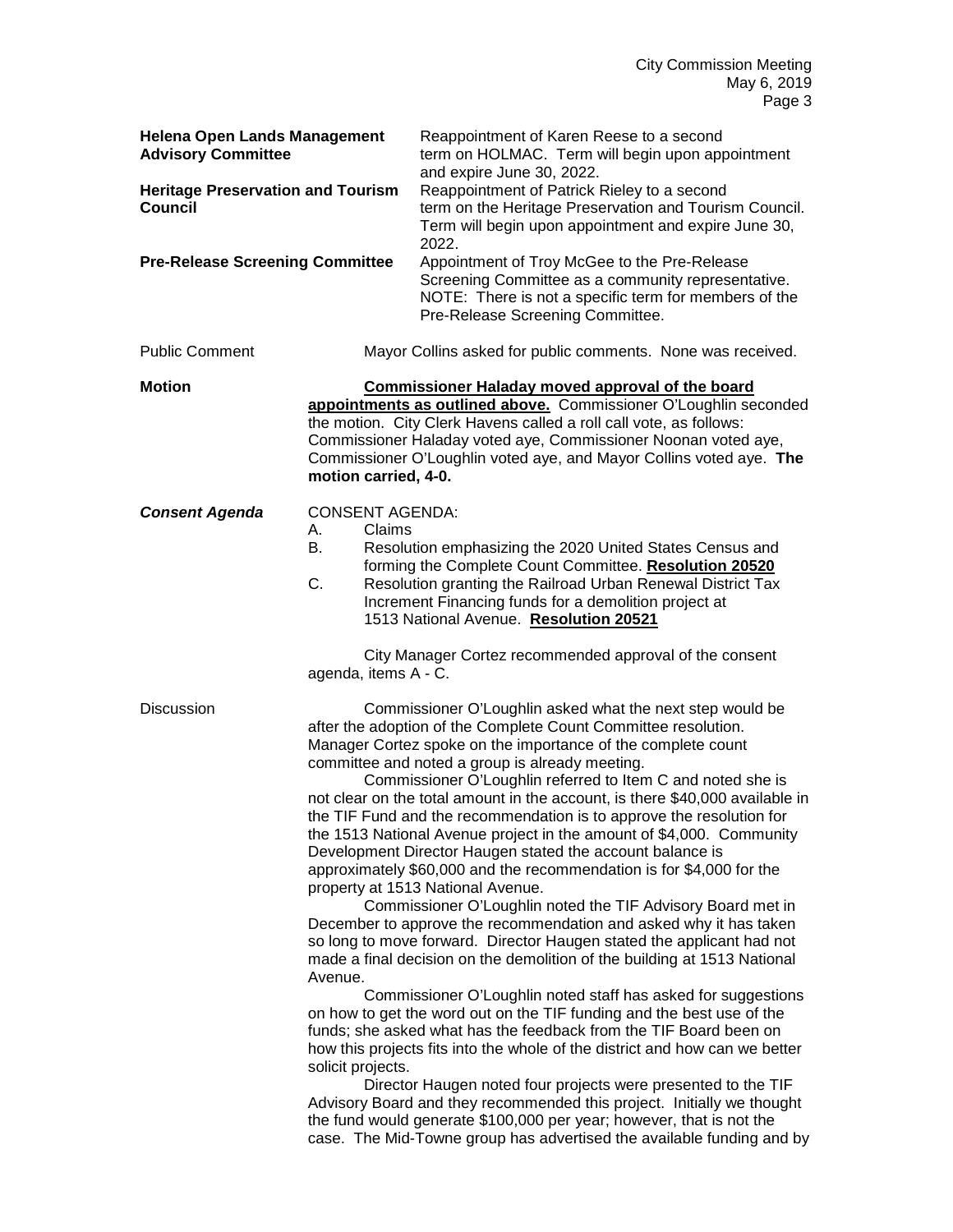|                       | word of mouth. Director Haugen stated for every dollar of TIF funds<br>received, an applicant has to match it. Staff has been in conversation<br>with the owners of the Memorial Park Apartments and Helena Industries<br>regarding demolition, infrastructure and sidewalks needs.                                                                                                                                                                                                                                                                                                                                                                                                                                                                                                                                                                                                                                                                                                                                                                                                                                                                                                                                                                                                                             |
|-----------------------|-----------------------------------------------------------------------------------------------------------------------------------------------------------------------------------------------------------------------------------------------------------------------------------------------------------------------------------------------------------------------------------------------------------------------------------------------------------------------------------------------------------------------------------------------------------------------------------------------------------------------------------------------------------------------------------------------------------------------------------------------------------------------------------------------------------------------------------------------------------------------------------------------------------------------------------------------------------------------------------------------------------------------------------------------------------------------------------------------------------------------------------------------------------------------------------------------------------------------------------------------------------------------------------------------------------------|
| <b>Public Comment</b> | Mayor Collins asked for public comment. None was received.                                                                                                                                                                                                                                                                                                                                                                                                                                                                                                                                                                                                                                                                                                                                                                                                                                                                                                                                                                                                                                                                                                                                                                                                                                                      |
| <b>Motion</b>         | <b>Commissioner Noonan moved approval of the claims and</b><br>consent agenda items B - C. Commissioner Haladay seconded the<br>motion. City Clerk Havens called a roll call vote, as follows:<br>Commissioner Haladay voted aye, Commissioner Noonan voted aye,<br>Commissioner O'Loughlin voted aye, and Mayor Collins voted aye. The<br>motion carried, 4-0.                                                                                                                                                                                                                                                                                                                                                                                                                                                                                                                                                                                                                                                                                                                                                                                                                                                                                                                                                 |
| <b>Bid Award</b>      | <b>BID AWARD:</b><br>South Airport Sewer Upsizing, City Project #18-14<br>А.                                                                                                                                                                                                                                                                                                                                                                                                                                                                                                                                                                                                                                                                                                                                                                                                                                                                                                                                                                                                                                                                                                                                                                                                                                    |
| <b>Staff Report</b>   | Public Works Director Camp and Engineer Leland reported the<br>current and future development south of Highway 12 and east of the<br>Interstate necessitates increasing the size of the existing sewer<br>transmission main that goes from Centennial Drive to the airport lift<br>station. The existing 8" and 10" mains must be upsized to a 24" line in<br>order to provide capacity for continued development. The Mountain View<br>Meadows Subdivision has upsized a portion of the sewer at Centennial<br>Drive and the project will connect to that main and continue to the lift<br>station. The project will mainly stay at the existing alignment and will<br>have to cross the railroad. The project will be approximately 6,500 lineal<br>feet of 24" PVC sewer main.<br>The City of Helena hired Morrison Maierle to design and manage<br>the project. The City of Helena received seven bids on March 13, 2019.<br>The lowest responsible bidder was Williams Civil Construction, Inc. of<br>Bozeman, MT with a bid of \$1,549,122.50. The City budgeted<br>\$2,100,000 from the Wastewater Service Fund (531) for the project.<br>Director Camp recommended awarding the South Airport Sewer<br>Upsizing, City Project #18-14 to Williams Civil Construction in the<br>amount of \$1,549,122.50. |
| <b>Public Comment</b> | Mayor Collins asked for public comment. None was received.                                                                                                                                                                                                                                                                                                                                                                                                                                                                                                                                                                                                                                                                                                                                                                                                                                                                                                                                                                                                                                                                                                                                                                                                                                                      |
| <b>Discussion</b>     | Commissioner Haladay asked if apprentices would be used on<br>this project. City Engineer Leland stated the use apprentices is not in the<br>bid documents; however, the contractor will use apprentices.<br>Commissioner O'Loughlin commented this project was budgeted at \$2.1<br>million and the bid is \$1.5 million. Director Camp concurred.                                                                                                                                                                                                                                                                                                                                                                                                                                                                                                                                                                                                                                                                                                                                                                                                                                                                                                                                                             |
| Motion                | <b>Commissioner Haladay moved to award the South Airport</b><br>Sewer Upsizing, City Project #18-14 to Williams Civil Construction<br>in the amount of \$1,549,122.50. Commissioner O'Loughlin seconded<br>the motion. City Clerk Havens called a roll call vote, as follows:<br>Commissioner Haladay voted aye, Commissioner Noonan voted aye,<br>Commissioner O'Loughlin voted aye, and Mayor Collins voted aye. The<br>motion carried, 4-0.                                                                                                                                                                                                                                                                                                                                                                                                                                                                                                                                                                                                                                                                                                                                                                                                                                                                  |
|                       | Communications from COMMUNICATIONS/PROPOSALS FROM CITY COMMISSIONERS                                                                                                                                                                                                                                                                                                                                                                                                                                                                                                                                                                                                                                                                                                                                                                                                                                                                                                                                                                                                                                                                                                                                                                                                                                            |

*Communications from* COMMUNICATIONS/PROPOSALS FROM CITY COMMISSIONERS **City Commissioners** No reports given.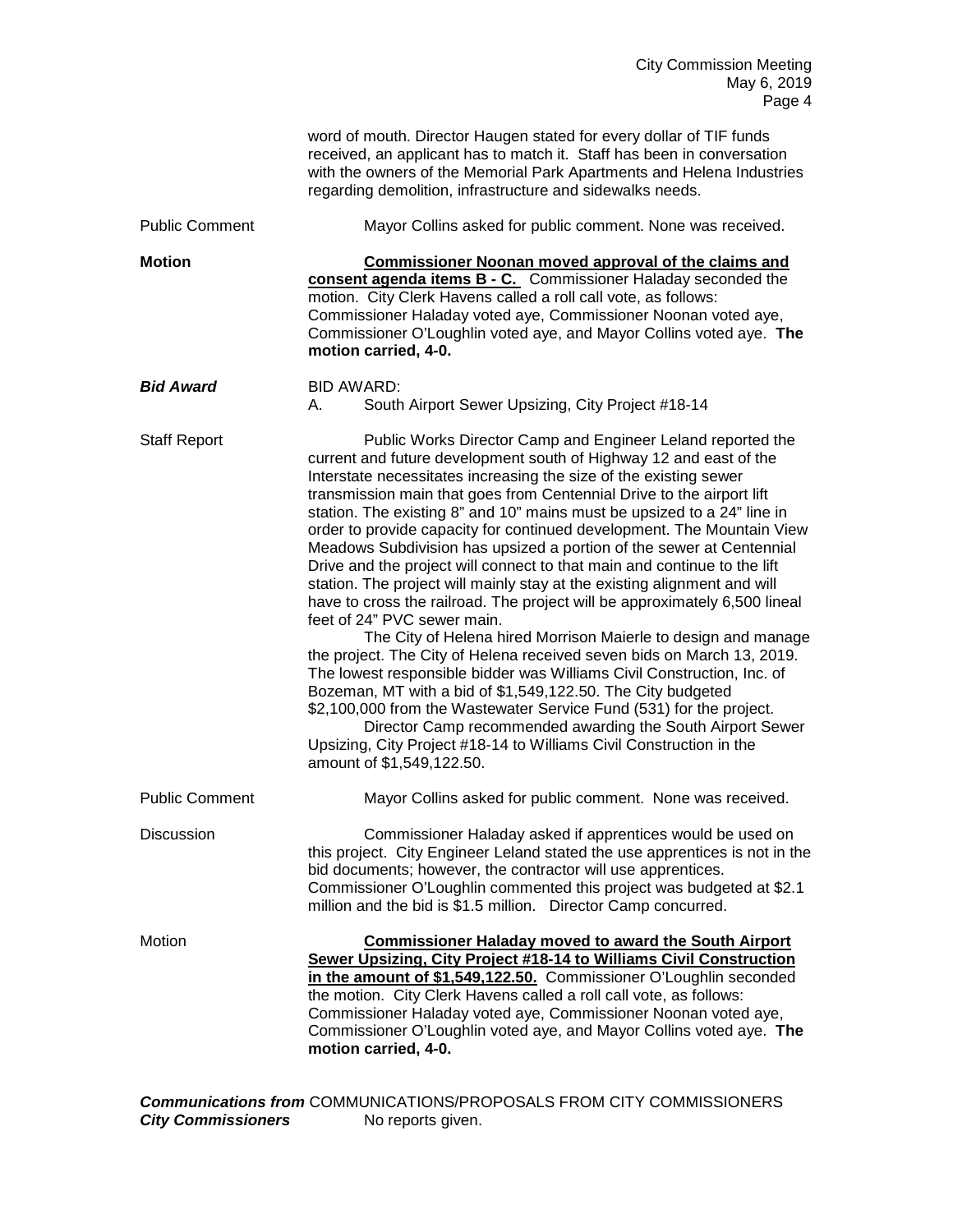| <b>Report of the City</b><br><b>Attorney</b>     | REPORT OF THE CITY ATTORNEY<br>No report given                                                                                                                                                                                                                                                                                                                                                                                                                                                                                                                                                                                                                                                                                                                                                                                                                                                                                                                                                                                                                                                                                                                                                                                                                                                                                                                                                                                      |
|--------------------------------------------------|-------------------------------------------------------------------------------------------------------------------------------------------------------------------------------------------------------------------------------------------------------------------------------------------------------------------------------------------------------------------------------------------------------------------------------------------------------------------------------------------------------------------------------------------------------------------------------------------------------------------------------------------------------------------------------------------------------------------------------------------------------------------------------------------------------------------------------------------------------------------------------------------------------------------------------------------------------------------------------------------------------------------------------------------------------------------------------------------------------------------------------------------------------------------------------------------------------------------------------------------------------------------------------------------------------------------------------------------------------------------------------------------------------------------------------------|
| <b>Report of the City</b><br><b>Manager</b>      | <b>REPORT OF THE CITY MANAGER</b><br>Manager Cortez referred the commission to the Downtown<br>Parking information on their desks. She then reviewed the changes to<br>the parking and the benefits available with the new system. Manager<br>Cortez noted the city is looking at having a table at Farmers Market to<br>educate the public on the new parking system and to answer any<br>questions on city related issues.<br>Commissioner O'Loughlin asked what the timeline for installation<br>of the kiosks is. Manager Cortez stated the Parking Division has put<br>together a schedule of all the steps for 2019. As of now, the equipment<br>will be delivered and installed in May-June. There will be on-site training<br>and a soft-roll out in the middle of June and will implement the full<br>program July 1, 2019.<br>Commissioner Noonan clarified on May 15; he will go to Farmers<br>Market Board to get permission regarding the city of Helena having a<br>table.<br>Commissioner Haladay thanked Manager Cortez for the<br>information and the outreach that has been done.                                                                                                                                                                                                                                                                                                                                 |
| <b>Report from the</b><br><b>Helena Citizens</b> | REPORT FROM THE HELENA CITIZENS COUNCIL<br>HCC member John Andrews reported the HCC has been having<br>discussions on recycling and have submitted a recommendation to the<br>city. The HCC is also recommending additional research be completed<br>on the Reduce, Reuse and Recycle policy. The HCC plans to tour some<br>of the city's recycling facilities in the next month or so.                                                                                                                                                                                                                                                                                                                                                                                                                                                                                                                                                                                                                                                                                                                                                                                                                                                                                                                                                                                                                                             |
| <b>Regular Items</b>                             | CONSIDER A RESOLUTION OF INTENTION TO DECLARE<br>А.<br>REAL PROPERTY OWNED BY THE CITY, LOCATED AT 630<br>NORTH LAST CHANCE GULCH AS SURPLUS REAL<br>PROPERTY AND AUTHORIZE THE SALE OF THE PROPERTY<br>THROUGH A REQUEST FOR PROPOSAL PROCESS AND<br>SET A PUBLIC HEARING DATE                                                                                                                                                                                                                                                                                                                                                                                                                                                                                                                                                                                                                                                                                                                                                                                                                                                                                                                                                                                                                                                                                                                                                     |
| <b>Staff Report</b>                              | Community Development Director Haugen reported the property<br>in question is located at 630 N. Last Chance Gulch. The City first<br>purchased the property in 1984. The site consists of two structures and<br>other site improvements on a 24,987 SF lot. This City property was<br>identified in the Downtown Neighborhood Plan as an underutilized parcel<br>owned by the City and would be an excellent candidate for<br>redevelopment. The site was a former gas station, and the City<br>purchased this property for use as a storage and vehicle maintenance<br>site. The City built a bus garage on the property in 1984. In 1995, the<br>main building began its use as an office building for the Helena Area<br>Transit Service. The City removed the gasoline and used oil tanks from<br>the site in 1995. The building has been used as the home for the<br>County's 24/7 sobriety program since 2010 and as storage for both<br>police and fire department vehicles.<br>The City Commission through City staff may request proposals<br>on how to best reuse this parcel through a Request for Proposal (RFP)<br>process. The RFP process would have two connected but independent<br>steps. The first step is an advertisement for "Request for Proposal for<br>sale by the City of Real Property." The purpose of this RFP is to garner<br>proposals leading to strategic redevelopment of the site. The proposals |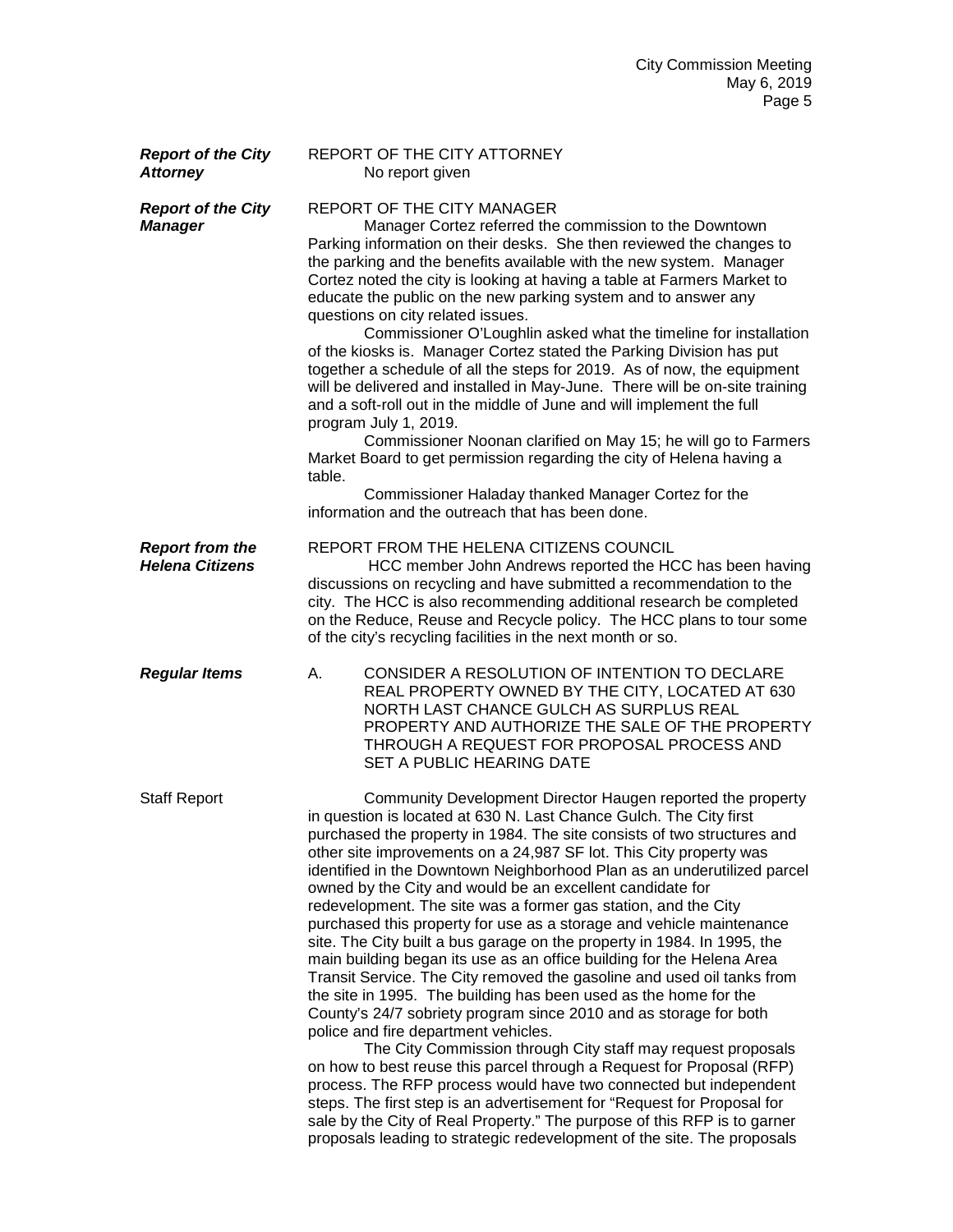will be evaluated according to the criteria outlined in the RFP: a) downtown impact; b) mixed use with commercial space on the ground floor and a possible housing component; c) community benefit; and d) capacity. The top three proposals would then be invited to submit a full proposal. A review committee consisting of MBAC representatives; HBID representatives; other economic intermediaries and City staff will review the proposals make a recommendation to the City Commission for final approval.

The sale of this City property would help fulfill some of the goals of the Downtown Neighborhood Plan; possibly help spur redevelop in the Downtown area; possibly increase the tax base and potential tax increment for further projects; and save general fund dollars by not maintaining the property and paying any assessments.

The proposed RFP process ensures greater inclusion of diverse sectors, transparency and innovation.

Director Haugen recommended approval the resolution of intention to declare real property owned by the City, located at 630 North Last Chance Gulch, and located at the south-west corner of Last Chance Gulch and E. Thirteenth Street as surplus real property and authorize the disposal by soliciting requests for proposals for redevelopment and set a public hearing date for June 10, 2019.

| <b>Discussion</b>     | Commissioner O'Loughlin referenced the criteria a-d listed in the<br>staff report and noted the commission had discussed the criteria at an<br>administrative meeting, particularly housing. She asked if the intent is to<br>maintain that level of criteria or have they changed since the commission<br>originally discussed them. Director Haugen stated the criteria listed in the<br>staff report was generally talked about at the administrative meeting; the<br>specific criteria is included the RFP.<br>Commissioner O'Loughlin noted originally, there was five criteria<br>and one of them was housing, which is not listed. If housing is included,<br>the proposal should include mixed income housing with at least 25%<br>affordable housing. She asked if that is still included. Director Haugen<br>noted criteria b addresses mixed use with commercial space on the<br>ground floor and a possible housing component. The 25% was left out of<br>the staff report; however, it is in the RFP language. Discussion was held<br>on the RFP language and the importance of the housing component<br>being included, specifically the 25% affordable housing.<br>Commissioner O'Loughlin suggested having a commission<br>member be on the review committee once the proposals are received.<br>She noted in the past, staff has invited a commission member be on an<br>RFP review committee. Manager Cortez concurred and noted the<br>intention is to make sure whatever concepts we move forward are |
|-----------------------|---------------------------------------------------------------------------------------------------------------------------------------------------------------------------------------------------------------------------------------------------------------------------------------------------------------------------------------------------------------------------------------------------------------------------------------------------------------------------------------------------------------------------------------------------------------------------------------------------------------------------------------------------------------------------------------------------------------------------------------------------------------------------------------------------------------------------------------------------------------------------------------------------------------------------------------------------------------------------------------------------------------------------------------------------------------------------------------------------------------------------------------------------------------------------------------------------------------------------------------------------------------------------------------------------------------------------------------------------------------------------------------------------------------------------------------------------------------------------------------------------------------------------|
|                       | consistent with the commission's vision.                                                                                                                                                                                                                                                                                                                                                                                                                                                                                                                                                                                                                                                                                                                                                                                                                                                                                                                                                                                                                                                                                                                                                                                                                                                                                                                                                                                                                                                                                  |
| <b>Public Comment</b> | Mayor Collins called for public comment. None was received.                                                                                                                                                                                                                                                                                                                                                                                                                                                                                                                                                                                                                                                                                                                                                                                                                                                                                                                                                                                                                                                                                                                                                                                                                                                                                                                                                                                                                                                               |
| <b>Motion</b>         | <b>Commissioner O'Loughlin moved approval of a resolution</b><br>of intention to declare real property owned by the City, located at<br>630 North Last Chance Gulch, and located at the south-west corner<br>of Last Chance Gulch and E. Thirteenth Street as surplus real<br>property and authorize the disposal by soliciting request for<br>proposal for its redevelopment and set a public hearing date for<br>June 10, 2019. Commissioner Haladay seconded the motion. City Clerk<br>Havens called a roll call vote, as follows: Commissioner Haladay voted<br>aye, Commissioner Noonan voted aye, Commissioner O'Loughlin voted                                                                                                                                                                                                                                                                                                                                                                                                                                                                                                                                                                                                                                                                                                                                                                                                                                                                                     |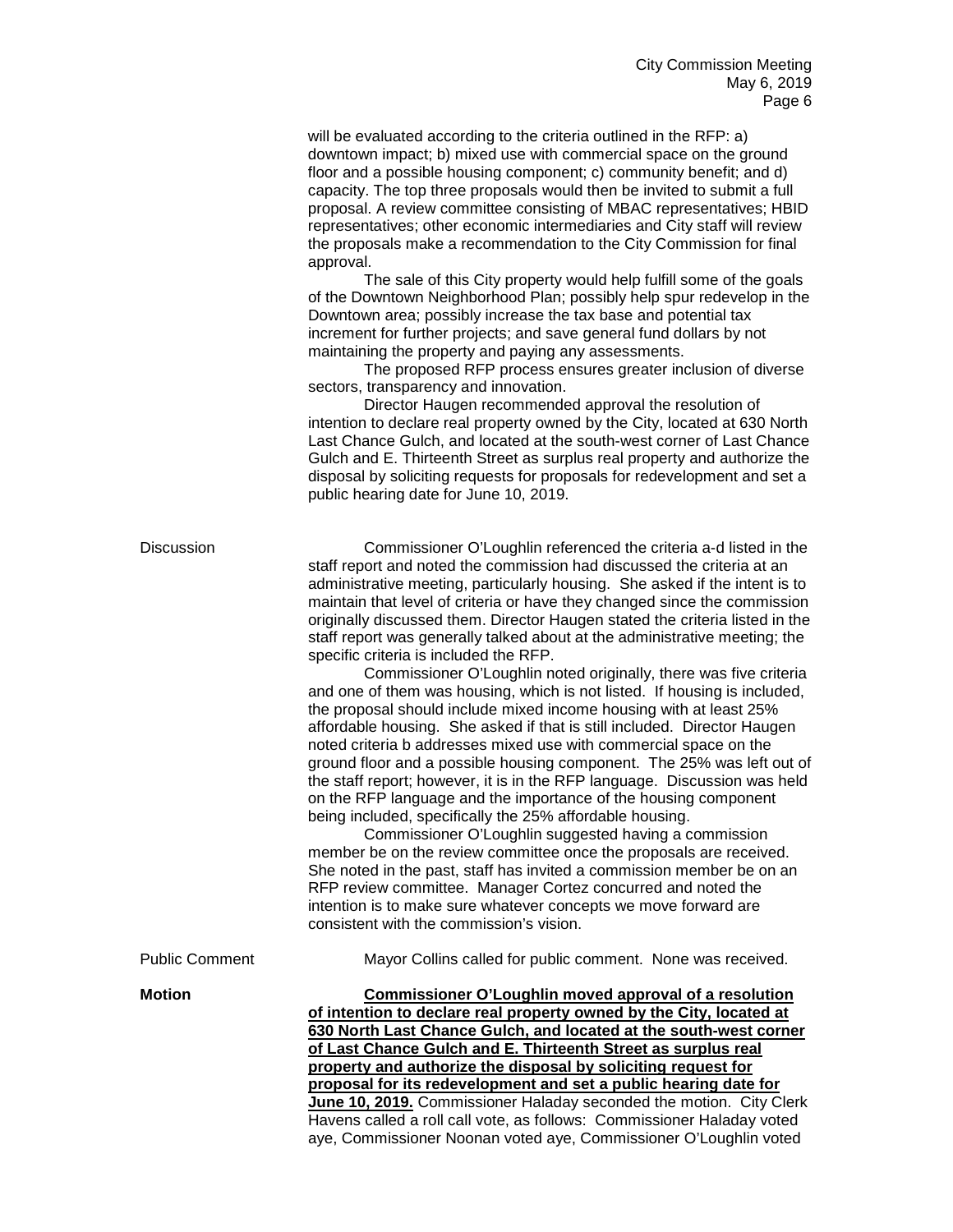|                        | aye, and Mayor Collins voted aye. The motion carried, 4-0. Resolution<br>20522                                                                                                                                                                                                                                                                                                                                                                                                                                                                                                                                                                                                                                                                                                                                                                                                                                                                                                                                                                                                                                                                                                                                                   |
|------------------------|----------------------------------------------------------------------------------------------------------------------------------------------------------------------------------------------------------------------------------------------------------------------------------------------------------------------------------------------------------------------------------------------------------------------------------------------------------------------------------------------------------------------------------------------------------------------------------------------------------------------------------------------------------------------------------------------------------------------------------------------------------------------------------------------------------------------------------------------------------------------------------------------------------------------------------------------------------------------------------------------------------------------------------------------------------------------------------------------------------------------------------------------------------------------------------------------------------------------------------|
|                        | В.<br>CONSIDER CITY OF HELENA'S CONTRIBUTION IN FY20<br>FOR HELENA AREA FRIENDS OF PETS AND WILD ABOUT<br><b>CATS RESCUE &amp; SANCTUARY</b>                                                                                                                                                                                                                                                                                                                                                                                                                                                                                                                                                                                                                                                                                                                                                                                                                                                                                                                                                                                                                                                                                     |
| <b>Staff Report</b>    | Finance Director Glenn Jorgenson reported the preliminary<br>budget includes \$3,500 each for Helena Area Friends of Pets (HAFP)<br>and Wild About Cats Rescue & Sanctuary (WAC). The City Commission<br>requested a formal vote on whether to leave the fiscal year 2020 budget<br>the same or increase the amounts.<br>Three options requested of staff for consideration are:<br>\$3,500 each, the same as prior years for a total allocation of<br>1.<br>\$7,000<br>\$4,000 each, for a total allocation of \$8,000<br>2.<br>3.<br>\$4,500 for HAFP and \$4,000 for WAC for a total allocation of<br>\$8,500                                                                                                                                                                                                                                                                                                                                                                                                                                                                                                                                                                                                                 |
| <b>Public Comment</b>  | Mayor Collins asked for public comment, none was received.                                                                                                                                                                                                                                                                                                                                                                                                                                                                                                                                                                                                                                                                                                                                                                                                                                                                                                                                                                                                                                                                                                                                                                       |
| <b>Motion</b>          | Commissioner Noonan moved to include \$4,500 for Helena<br>Area Friends of Pets and \$4,000 for Wild About Cats Rescue &<br>Sanctuary for a total allocation of \$8,500 in the budget, subject to<br>final approval of the preliminary budget as amended at a later date.<br>Commissioner Haladay seconded the motion. City Clerk Havens called<br>a roll call vote, as follows: Commissioner Haladay voted aye,<br>Commissioner Noonan voted aye, Commissioner O'Loughlin voted aye,<br>and Mayor Collins voted aye. The motion carried, 4-0.                                                                                                                                                                                                                                                                                                                                                                                                                                                                                                                                                                                                                                                                                   |
| <b>Public Hearings</b> | <b>PUBLIC HEARINGS</b><br>CONSIDER A RESOLUTION GRANTING A CONDITIONAL<br>А.<br>USE PERMIT TO ALLOW EIGHTY-FIVE DWELLING UNITS IN<br>THE R-2 ZONING DISTRICT; FOR PROPERTY LEGALLY<br>DESCRIBED IN DEED DOCUMENT NUMBER 3095749; BOOK-<br>M33; PAGE 4325 ON FILE WITH LEWIS AND CLARK CLERK<br>AND RECORDER; ADDRESSED AS 2200 HENDERSON<br>STREET.                                                                                                                                                                                                                                                                                                                                                                                                                                                                                                                                                                                                                                                                                                                                                                                                                                                                              |
| <b>Staff Report</b>    | Community Development Director Haugen reported the property<br>is generally located at the southwest corner of the intersection between<br>Brady Street and Henderson Street, addressed as 2200 Henderson<br>Street.<br>The applicant/property owner is seeking to obtain a Conditional<br>Use Permit (CUP) to allow multiple-dwelling units to be located on a<br>property that is zoned R-2 (Residential). City Code requires a Conditional<br>Use Permit (CUP) be obtained to establish this use in an R-2 zoning<br>district. This is a 9.7-acre lot that is almost completely vacant, with the<br>exception of three small existing utility buildings. The proposed lot has an<br>allowed density of two dwelling units per lot, with no minimum lot size by<br>right. There is no minimum lot area in the R-2 zoning district. An initial<br>analysis of this lot shows that if the lot were subdivided, based on 3,912<br>square feet per dwelling unit the 9.7-acre parcel could accommodate<br>approximately 108 units outright without a conditional use permit. The<br>applicant proposes 85 residential units consisting of 40 one-bedroom<br>units, 31 two-bedroom units, and 14 three-bedroom units. This proposal |

includes duplexes, triplexes, and four-plexes, and it allows for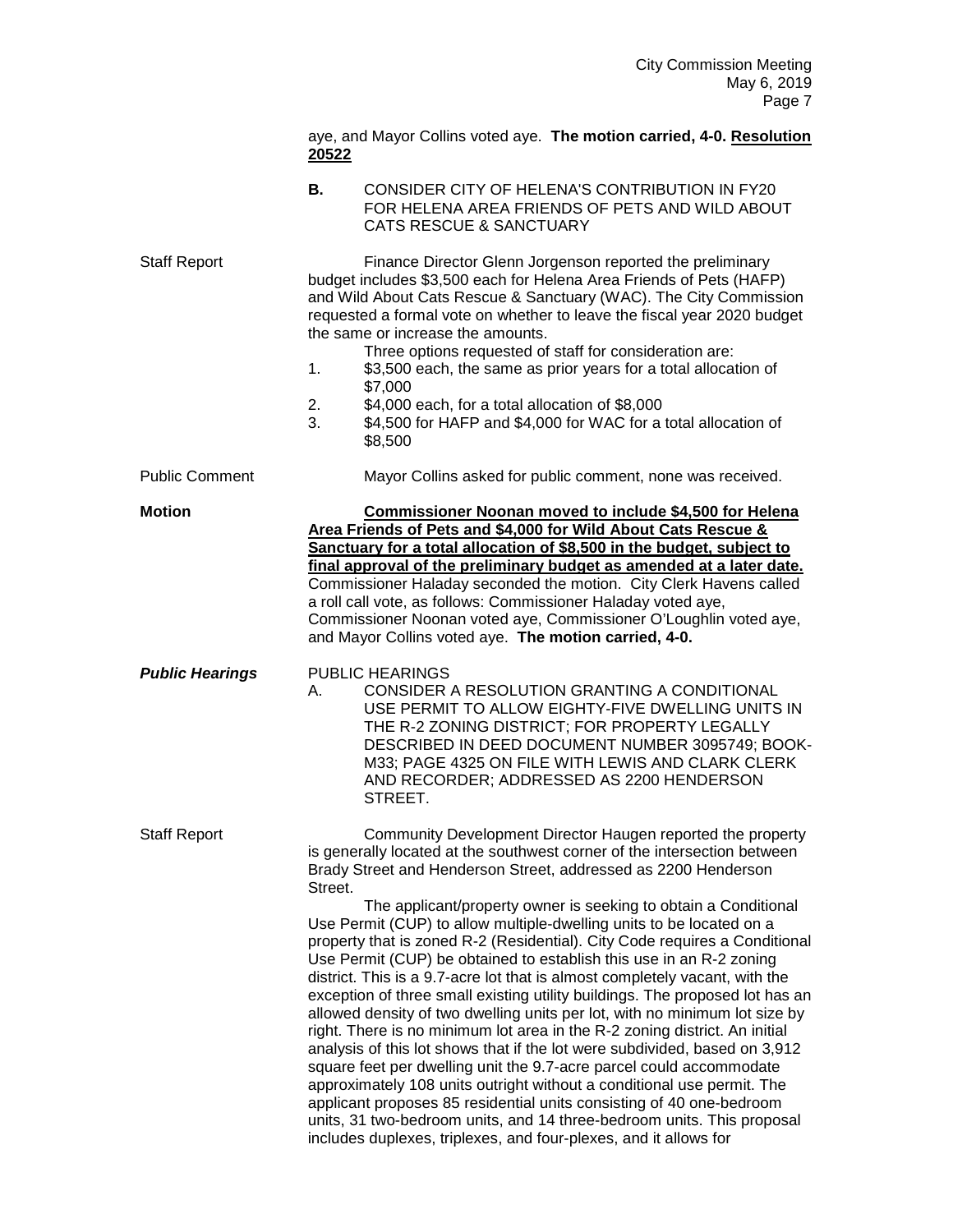approximately 4,970 square feet of lot area per unit. Additionally, water and sewer utilities will be extended from the existing mains in Brady Street and electric and gas utilities will be placed underground. The storm water drainage will be designed in compliance with City engineering standards.

A public hearing was held before the Zoning Commission regarding this application on March 12, 2019 at 6:00p.m. Due to an error in neighbor noticing, the neighbors were noticed that the meeting was scheduled at 6:30p.m. In order to fully vet the application in a public hearing the application was rescheduled to go before the Zoning Commission a second time at the April 9, 2019 meeting at 6:00p.m. At the April 9, 2019 meeting the Zoning Commission voted 5-0 to approve the proposal with three conditions. The objective for the resolution is to grant approval to allow eighty-five (85) dwelling units on property currently zoned R-2 through the conditional Use process.

The proposal includes 85 units that will serve persons at the 50%-80% of the Areas Median Income (AMI). The Area Median Income for a family of four is \$76,000 and 80% of that would be \$60,800. The AMI for a family of two is \$60,813 and 50% of that AMI would be \$30,400. These units are consistent with the City's goal to increase workforce housing for teachers, first responders and other members of the Helena community.

The City of Helena Growth Policy identifies as a goal that the City work with local non-profits on providing more housing options in the community. This project also represents an example of infill development in a location that is close to the transportation network and other similar amenities, such as schools.

Director Haugen recommended approval of a resolution granting a conditional use permit to allow eighty-five (85) multiple-dwelling units in a R-2 (Residential) District for property legally described in Deed Document Number 3095749 Book-M33 Page 4325 on file with Lewis and Clark County Clerk and Recorder, property addressed as 2200 Henderson Street, subject to the following conditions:

1. Landscaping is required to mitigate noise impacts to the west along the coincident border with the existing residential neighborhood.

2. Duplexes and triplexes are required to mitigate the type and size of structure impacts to the west along the coincident border with the existing residential neighborhood.

3. A lock on the gate on the connection to Larson Street is required to mitigate pedestrian, vehicular, and bicycle traffic impacts.

Discussion Commissioner Haladay referenced the comments from the Fire Department and noted the applicant is okay with; however, how does the city deal with private roads and how do we enforce engineering standards and fire codes. Director Haugen stated the city has the ability to regulate the private roads when an applicant applies for a building permit. When someone applies for a building permit, they submit plans for the buildings and a site civil plan, which is then reviewed by Public Works staff to assure they meet the engineering standards, and the Fire Department assures access to get around the property.

> Commissioner Haladay stated the number of units being proposed for this lot is below the number of units if the parcel was split into individual lots. Director Haugen concurred and noted the density is less than what could be. Commissioner Haladay asked if we were going through the standard subdivision process on this property and Larson Street is on the west, would it be a standard discussion to close a platted city street into a subdivision, although we need legal access. Director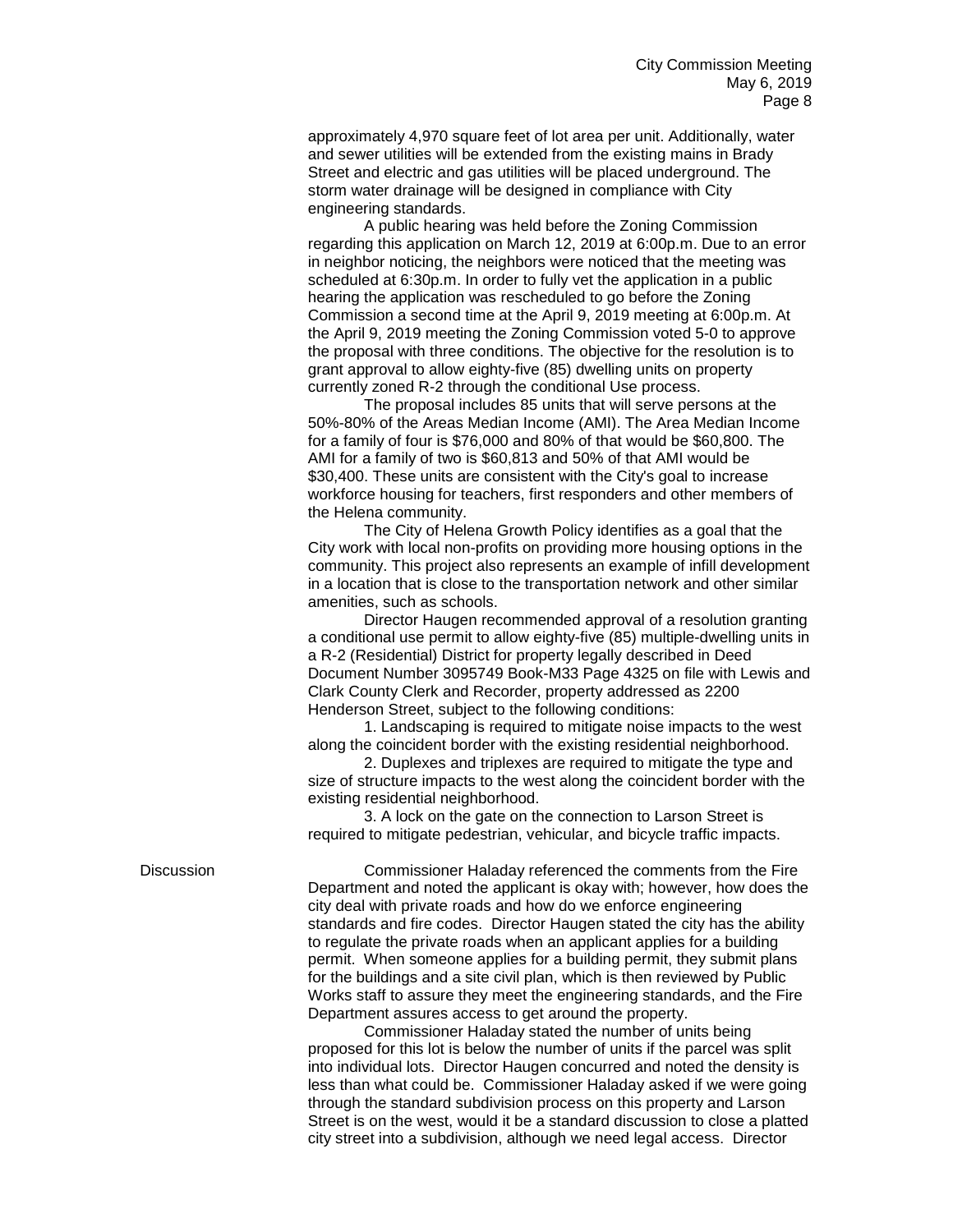Haugen noted under the subdivision regulations; the city has broader powers to require public streets. It is the intent with the engineering standards and the subdivision regulations that there be connectivity and Larson Street would continue through the subdivision. This is a piece of private property and it will be private roads within the development.

Commissioner Haladay stated he understands if the decision was RMDC's to close access from Larson Street; however, the city is requiring it. He then asked have we required this with other subdivisions, when does the city require the property owner not to use a public platted street. Director Haugen stated in regards to the discussion with this access, it was not so much about the locked gate; the lock part was to assure the fire department would have access. It is not normal practice; however, there have been other instances where access has been limited. She noted this was a way to mitigate the concerns of the neighborhood.

Commissioner Haladay stated for future uses, how do we re-visit this issue. He recognized there are problems on how we are doing access onto this property; there may be people who want to access the development through Larson Street. Why would we want to shut off a public access. If this is a mitigation measure for the neighborhood, maybe at some point it terminates. Director Haugen stated one option would be to re-visit the engineering standards and how they work with the fire codes and to assure there are standards for roads and access, whether it is for a subdivision or a multi-building lot.

Commissioner Haladay commented would we be talking about a condition like this if it were not the Red Alder project with the characteristics of the project.

Commissioner O'Loughlin asked who drafts the conditions. Director Haugen stated staff normally drafts the conditions with advice from the city attorney. The conditions for mitigation on this proposal came from RMDC to address the concerns from the neighborhood and staff concurred.

Commissioner Noonan stated one of the concerns is tied to low income housing; however, this development is based on the median income. This is work force housing and not low-income housing. Director Haugen concurred with Commissioner Noonan's comments.

Public Testimony Mayor Collins declared the public portion of the hearing open and called for any public testimony. The following persons addressed the commission:

> Liz Mogstad, Director of Affordable Housing with Rocky Mountain Development Council (RMDC), spoke in support of the resolution and project. She noted RMDC has received the signed contracts for the federal funding for the project. She also noted this would be a mixed income housing project.

Ms. Mogstad noted RMDC invited the neighborhood to be part of the design and the recommended conditions is a way to mitigate the concerns of the neighbors. Ms. Mogstad thanked the commission for the support on this project.

Greg Wirth, Stahly Engineering, spoke in support of the project and highlighted the traffic impact study, fire flows, private access streets, connectivity to non-motorized facilities, density of the project and concerns of the adjacent neighborhood.

Gretchen Crumm, Mosiac Architects, spoke in support of the project and offered to answer any questions. Ms. Crumm reiterated the CUP request is a desire for better planning and not more density.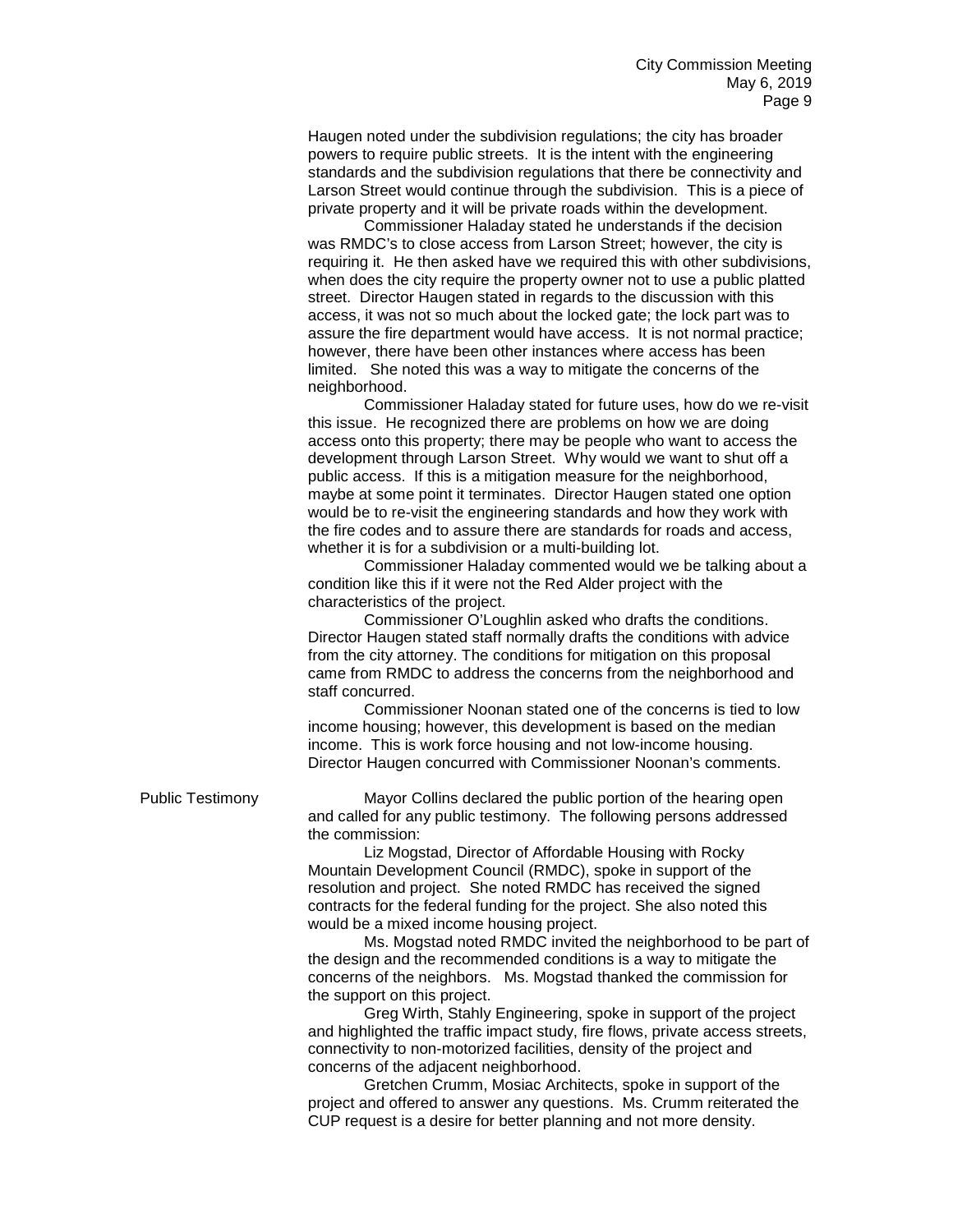There being no further public testimony, Mayor Collins closed the public portion of the hearing.

Discussion Commissioner O'Loughlin spoke on public transportation and asked if Capital Transit currently goes down Henderson and will a bus stop be installed near this development. Director Haugen stated the Capital Transit staff is currently reviewing what it would take to expand the route to include this development. Manager Cortez noted staff will address the Red Alder project, at this time staff does not have a definite answer.

Commissioner O'Loughlin noted the commission has had a broad discussion on affordable housing and ways the city could help, particularly related to fees, either waiving or mitigating them. She asked where we are on putting together that policy. Director Haugen stated staff is recommending the three-pronged approach, which includes land use regulations impediments, red tape and funding. This is on the May 7 joint work session agenda. City staff has met with Building Division and Public Works to review current fee structure, look at the implications and what other jurisdictions are doing. Most other cities use impact fees; however, staff will continue to look at ways to assist with low income housing developments.

**Motion Commissioner Noonan moved approval of a resolution granting a conditional use permit to allow eighty-five (85) multipledwelling units in a R-2 (Residential) District for property legally described in Deed Document Number 3095749 Book-M33 Page 4325 on file with Lewis and Clark Clerk and Recorder, property addressed as 2200 Henderson Street. 1. Landscaping is required to mitigate noise impacts to the west along the coincident border with the existing residential neighborhood. 2. Duplexes and triplexes are required to mitigate the type and size of structure impacts to the west along the coincident border with the existing residential neighborhood. 3. A lock on the gate on the connection to Larson Street is required to mitigate pedestrian, vehicular, and bicycle traffic impacts.** Commissioner O'Loughlin seconded the motion.

Discussion Commissioner Haladay addressed the pedestrian and vehicular traffic generated by this development and noted the Traffic Impact Study shows no major impact. A private development on this property would have more impact than this project. The layout works with the design of the internal trails system and the fact the applicant has bent over backwards to avoid impacts on adjacent property owners. Commissioner Haladay stated he would support condition #3; however, he has problems with the city imposing the lock on the gate. If RMDC wants to take on that obligation, that is fine. He noted the elephant in the room is the low-income housing development. Commissioner Haladay stated he will vote for the motion, as this is a very good development.

Commissioner Noonan stated this project is trying to get ahead of the problem of not having enough work force housing. We are addressing this before it becomes a real problem in the city. He too questioned the lock on the gate, however, with the applicant is agreeing to it, he will support the condition.

Commissioner O'Loughlin echoed her appreciation to RMDC, Engineer Wirth and Architect Crumm for the community outreach. The commission has had a number of conversations on the lack of affordable housing stock and the need for it. This is a great project and will be an asset to the community.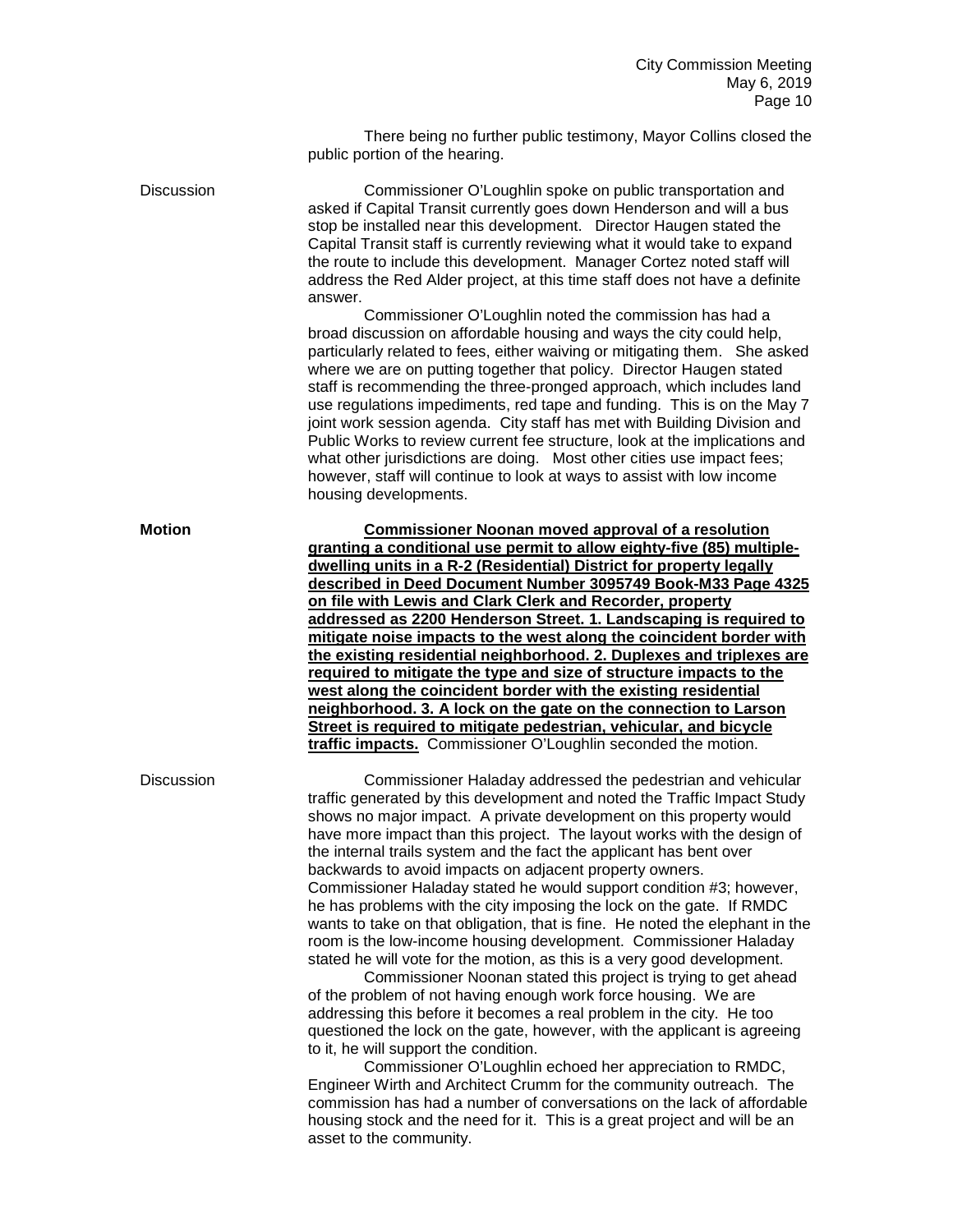| <b>Vote</b>                            |              | City Clerk Havens called a roll call vote, as follows:<br>Commissioner Haladay voted aye, Commissioner Noonan voted aye,<br>Commissioner O'Loughlin voted aye, and Mayor Collins voted aye. The<br>motion carried, 4-0. Resolution 20523                                                                                                                                                                                                                                                                                                                                                                                                                                                                                                                                                                                                                                                                                                                                                                                                                                                                                                                                                                                                                                                                                                                                                                                  |
|----------------------------------------|--------------|---------------------------------------------------------------------------------------------------------------------------------------------------------------------------------------------------------------------------------------------------------------------------------------------------------------------------------------------------------------------------------------------------------------------------------------------------------------------------------------------------------------------------------------------------------------------------------------------------------------------------------------------------------------------------------------------------------------------------------------------------------------------------------------------------------------------------------------------------------------------------------------------------------------------------------------------------------------------------------------------------------------------------------------------------------------------------------------------------------------------------------------------------------------------------------------------------------------------------------------------------------------------------------------------------------------------------------------------------------------------------------------------------------------------------|
|                                        | <b>B.</b>    | CONSIDER A RESOLUTION TO VACATE A PORTION OF THE<br>SOUTH HOWIE STREET RIGHT OF WAY.                                                                                                                                                                                                                                                                                                                                                                                                                                                                                                                                                                                                                                                                                                                                                                                                                                                                                                                                                                                                                                                                                                                                                                                                                                                                                                                                      |
| <b>Staff Report</b>                    | application. | Engineer Leland reported Kathryn Wright, applicant, owner of<br>residence at 301 South Howie, is requesting the City of Helena to vacate<br>a portion of South Howie Street. The portion requested is located<br>adjacent to Helena Townsite 1869 Block 4 Lot 9 and the west 25-feet of<br>lots 11-14. (COS# 3065974).<br>The applicant wishes to vacate the subject right of way as<br>described above to build an addition to the 718 square foot home located<br>at 301 South Howie. The applicant is also planning to construct a<br>garage. The proposed closed and vacated portion of Howie by the<br>applicant as shown on the exhibit provided is 2,548 square feet. The<br>average market value is \$8.49 per square foot for a total of \$21,632.52.<br>The proposed amended plat and easement exhibit shows the required<br>City of Helena water main easement and easements for the utilities that<br>currently occupy or may occupy in the future is included in the request.<br>The utility companies have released objections as long as the<br>easements are included in the amended plat. The requested vacation will<br>allow applicant to build the addition and garage as stated on the<br>Engineer Leland recommended approval of the resolution to<br>vacate a portion of Howie Street located adjacent to Helena Townsite<br>1869 Block 4 Lot 9 and the west 25-feet of lots 11-14 (COS# 3065974). |
| <b>Public Testimony</b>                |              | Mayor Collins declared the public portion of the hearing open<br>and called for any public testimony.<br>There being no public testimony, Mayor Collins closed the public<br>portion of the hearing.                                                                                                                                                                                                                                                                                                                                                                                                                                                                                                                                                                                                                                                                                                                                                                                                                                                                                                                                                                                                                                                                                                                                                                                                                      |
| <b>Motion</b>                          |              | <b>Commissioner O'Loughlin moved approval of a resolution</b><br>to vacate a portion of Howie Street located adjacent to Helena<br>Townsite 1869 Block 4 Lot 9 and the west 25-feet of Lots 11-14<br>COS# 3065974). Commissioner Haladay seconded the motion. City<br>Clerk Havens called a roll call vote, as follows: Commissioner Haladay<br>voted aye, Commissioner Noonan voted aye, Commissioner O'Loughlin<br>voted aye, and Mayor Collins voted aye. The motion carried, 4-0.<br><b>Resolution 20524</b>                                                                                                                                                                                                                                                                                                                                                                                                                                                                                                                                                                                                                                                                                                                                                                                                                                                                                                          |
| <b>Public</b><br><b>Communications</b> |              | PUBLIC COMMUNICATIONS<br>Mike Shields, Chair of the Lewis and Clark Heritage Preservation<br>and Tourism Council appeared before the commission to request that<br>they review the recommendation for the revision on the historical<br>demolition ordinance that the Preservation Commission has submitted.<br>Kevin Hamm, President of Big Sky Pride, reported Helena would<br>host the event again this hear and invited the commission and staff to<br>join the celebration, June 19-23, 2019.                                                                                                                                                                                                                                                                                                                                                                                                                                                                                                                                                                                                                                                                                                                                                                                                                                                                                                                        |
| <b>Adjournment</b>                     |              | There being no further business to come before the City<br>Commission, the meeting adjourned at 7:50 p.m.                                                                                                                                                                                                                                                                                                                                                                                                                                                                                                                                                                                                                                                                                                                                                                                                                                                                                                                                                                                                                                                                                                                                                                                                                                                                                                                 |